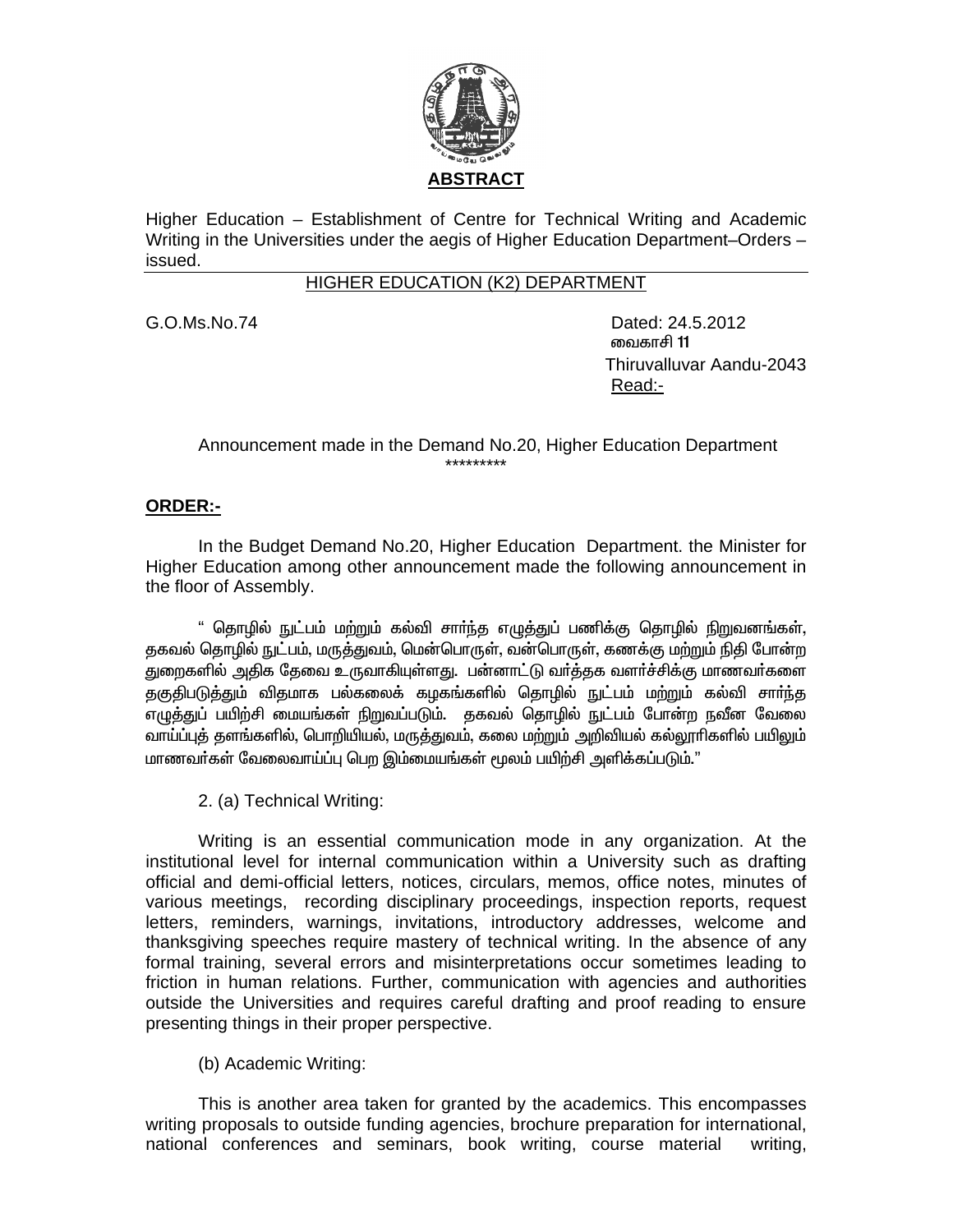presentation of academic Research proposals and writing thematic articles to national and international journals, writing for Power point presentations, writing scripts for interactive videos, thesis / dissertation writing, preparation of abstracts and summary reports and the like.

 3. The Government after careful consideration decided to implement the scheme for the establishment of Centre for Technical Writing and Academic Writing in nine universities shown in the Annexure I to this order at an expenditure of Rs.10.00 lakhs per university.

 4. The expenditure (both the recurring and non-recurring) on the above scheme shall be met by the University concerned out of its own sources without seeking grants from the Government.

 5. The Government also direct that the guidelines in the Annexure II to this order shall be followed while establishing the Centre for Technical Writing and Academic Writing as above.

- 6. The Government further direct that
- (i) no new posts be created and
- (ii) the web portal and other facilities created in some other schemes be utilized so as to avoid duplicate of expenditure.

 7. This order issues with the concurrence of Finance Department vide its U.O.No.24044 /Edn-I/12, dated 11.5.2012.

# (BY ORDER OF THE GOVERNOR)

## T.S. SRIDHAR, Additional Chief Secretary to Government.

To

The Registrars of Concerned Universities.

The Accountant General, Chennai-18.

The Pay and Accounts Officer, Chennai – 35.

The Special P.A. to Minister Higher Education.

The Private Secretary to Additional Chief Secretary, Higher Education Department. Copy to

The Finance (Edn. I) Department, Chennai – 9. The SF/SC.

//Forwarded/by Order//

Under Secretary to Government.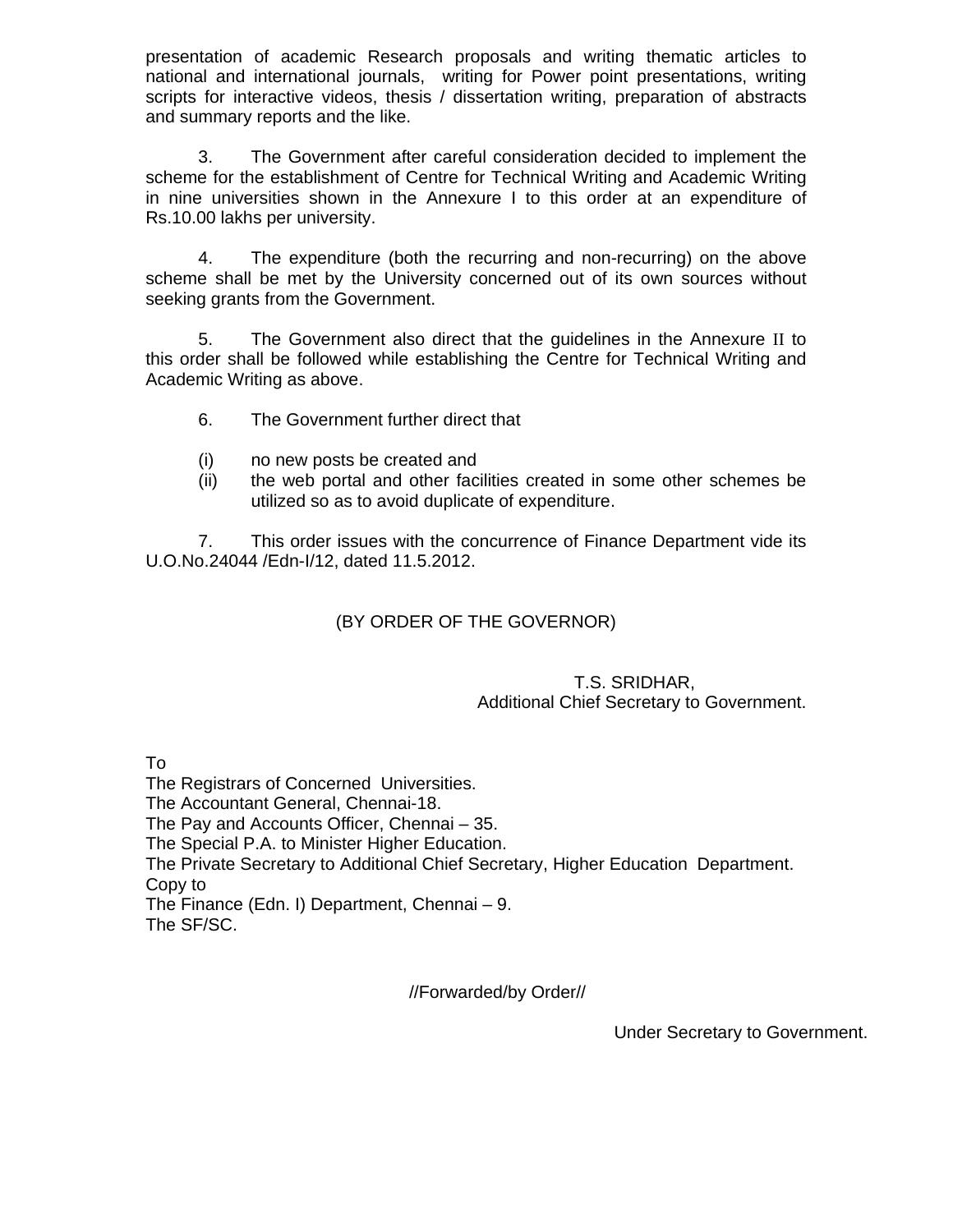# **ANNEXURE I**

## **ANNEXURE I TO G.O.Ms.No.74, Higher Education (K2) Department, dated 24.5.2012**

| SI.No.         | Name of the University                         |
|----------------|------------------------------------------------|
| 1 <sub>1</sub> | University of Madras, Chennai                  |
| 2.             | Alagappa University, Karaikudi                 |
| 3.             | <b>Thiruvalluvar University, Vellore</b>       |
| 4.             | Periyar University, Salem                      |
| 5.             | Mother Teresa Womens University, Kodaikanal    |
| 6.             | <b>Bharathiar University, Coimbatore</b>       |
| 7.             | Bharathidasan University, Tiruchirappalli      |
| 8.             | Madurai Kamaraj University, Madurai            |
| 9.             | Manonmaniam Sundaranar University, Tirunelveli |

 T.S. SRIDHAR, Additional Chief Secretary to Government

//True Copy//

Section Officer